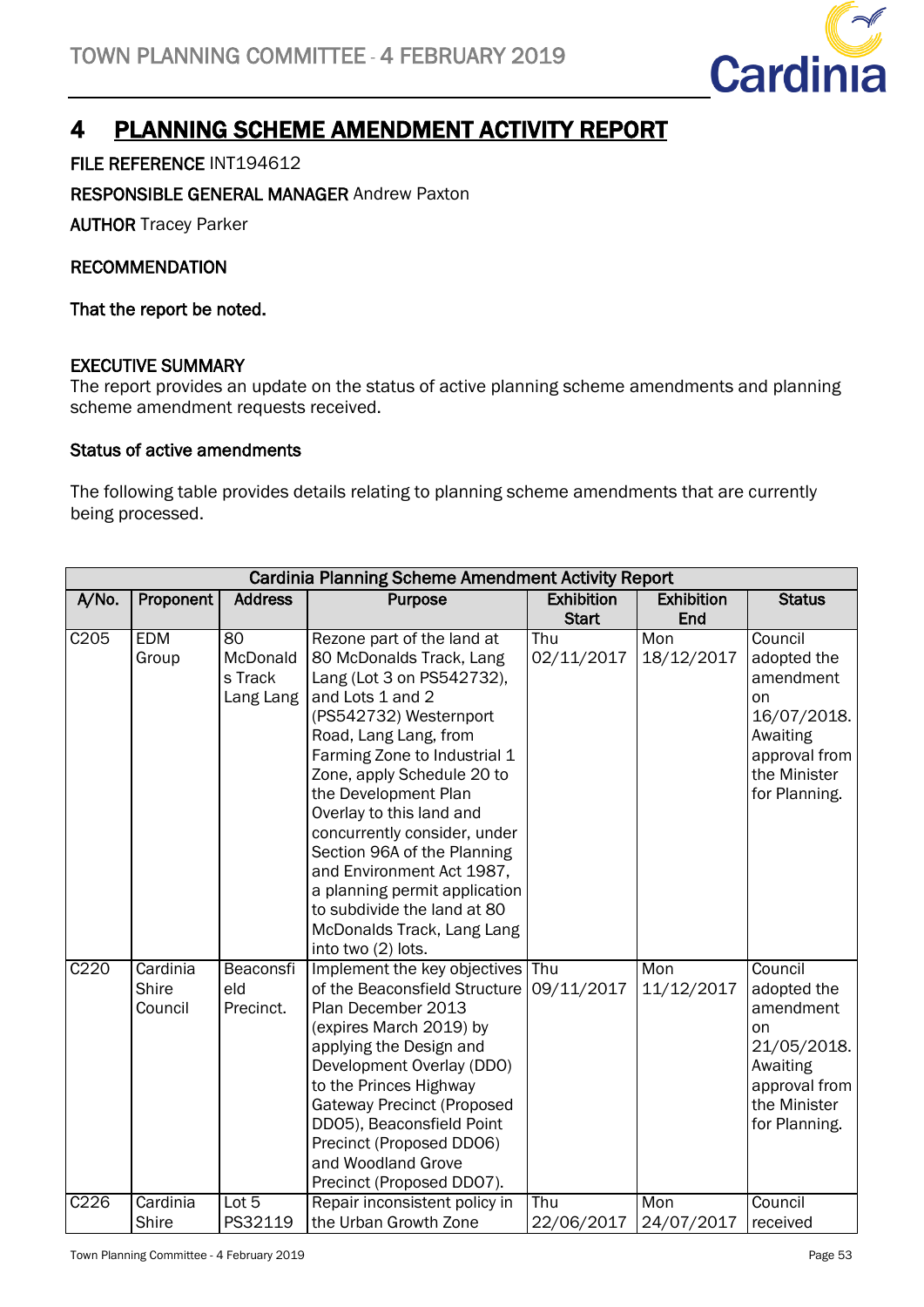

|                  | <b>Cardinia Planning Scheme Amendment Activity Report</b> |                                                                                                                                                                   |                                                                                                                                                                                                                                                                                                                                                                                                                                                                                                                                                                                                                                    |                   |                   |                                                                                                                                                                                                                                                                                                                        |  |
|------------------|-----------------------------------------------------------|-------------------------------------------------------------------------------------------------------------------------------------------------------------------|------------------------------------------------------------------------------------------------------------------------------------------------------------------------------------------------------------------------------------------------------------------------------------------------------------------------------------------------------------------------------------------------------------------------------------------------------------------------------------------------------------------------------------------------------------------------------------------------------------------------------------|-------------------|-------------------|------------------------------------------------------------------------------------------------------------------------------------------------------------------------------------------------------------------------------------------------------------------------------------------------------------------------|--|
| A/No.            | Proponent                                                 | <b>Address</b>                                                                                                                                                    | Purpose                                                                                                                                                                                                                                                                                                                                                                                                                                                                                                                                                                                                                            | <b>Exhibition</b> | <b>Exhibition</b> | <b>Status</b>                                                                                                                                                                                                                                                                                                          |  |
|                  |                                                           |                                                                                                                                                                   |                                                                                                                                                                                                                                                                                                                                                                                                                                                                                                                                                                                                                                    | <b>Start</b>      | End               |                                                                                                                                                                                                                                                                                                                        |  |
|                  | Council                                                   | 567<br>Whiteside<br>Rd Officer,<br>Lot 2<br>PS32784<br>5 1 3 0<br>Whiteside<br>Rd Officer<br>and Lot PP<br>PS74606<br>4 3 2 5<br>Princes<br><b>Hwy</b><br>Officer | Schedule 3 (UGZ3) and the<br>applied Schedule of the<br><b>Rural Conservation Zone</b><br>(RCZ) that prevents<br>development in the 3 lots<br>identified from occurring in<br>line with the Officer Precinct<br>Structure Plan (PSP) that<br>was adopted by Council in<br>2011. The amendment<br>proposes to add a Schedule<br>to the RCZ removing the<br>minimum subdivision<br>requirements for the 3 sites<br>identified, that would<br>otherwise exist in the<br>provision. This ensures there<br>is a match between the<br>policy intention of the PSP<br>and the provisions in the<br>UGZ3 and the applied zone<br>$(RCZ)$ . |                   |                   | advice from<br>DELWP on<br>11/05/2018<br>stating that,<br>based on the<br>new fire<br>regulations,<br>further work<br>is required<br>prior to the<br>Minister<br>considering<br>the<br>amendment.                                                                                                                      |  |
| C228             | Cardinia<br>Shire<br>Council                              | Activity<br>Centre                                                                                                                                                | Pakenham Apply the Activity Centre<br>Zone (ACZ) to the Pakenham<br>Activity Centre.                                                                                                                                                                                                                                                                                                                                                                                                                                                                                                                                               |                   |                   | On<br>19/11/2018<br>Council<br>adopted to<br>seek<br>authorisation<br>from the<br>Minister for<br>Planning to<br>prepare an<br>amendment<br>and to adopt<br>the updated<br>draft<br>Pakenham<br><b>Structure</b><br>Plan 2018<br>and the draft<br>Pakenham<br>Activity<br>Centre Urban<br>Design<br>Framework<br>2018. |  |
| C <sub>229</sub> | Cardinia<br><b>Shire</b><br>Council                       | Tynong,<br>Garfield<br>and<br><b>Bunyip</b>                                                                                                                       | Apply the Environmental<br>Significance Overlay (ESO) to<br>Tynong, Bunyip and Garfield<br>to facilitate the provision of<br>habitat corridors for the                                                                                                                                                                                                                                                                                                                                                                                                                                                                             | Thu<br>04/10/2018 | Wed<br>07/11/2018 | Exhibition<br>closed.<br>Submissions<br>are under<br>assessment.                                                                                                                                                                                                                                                       |  |
|                  |                                                           |                                                                                                                                                                   | Southern Brown Bandicoot.                                                                                                                                                                                                                                                                                                                                                                                                                                                                                                                                                                                                          |                   |                   |                                                                                                                                                                                                                                                                                                                        |  |
| C <sub>232</sub> | Victorian<br>Planning                                     | Officer<br>Precinct                                                                                                                                               | Implement the revised<br><b>Officer Precinct Structure</b>                                                                                                                                                                                                                                                                                                                                                                                                                                                                                                                                                                         | Thu<br>22/03/2018 | Fri<br>27/04/2018 | A Panel<br>Hearing was                                                                                                                                                                                                                                                                                                 |  |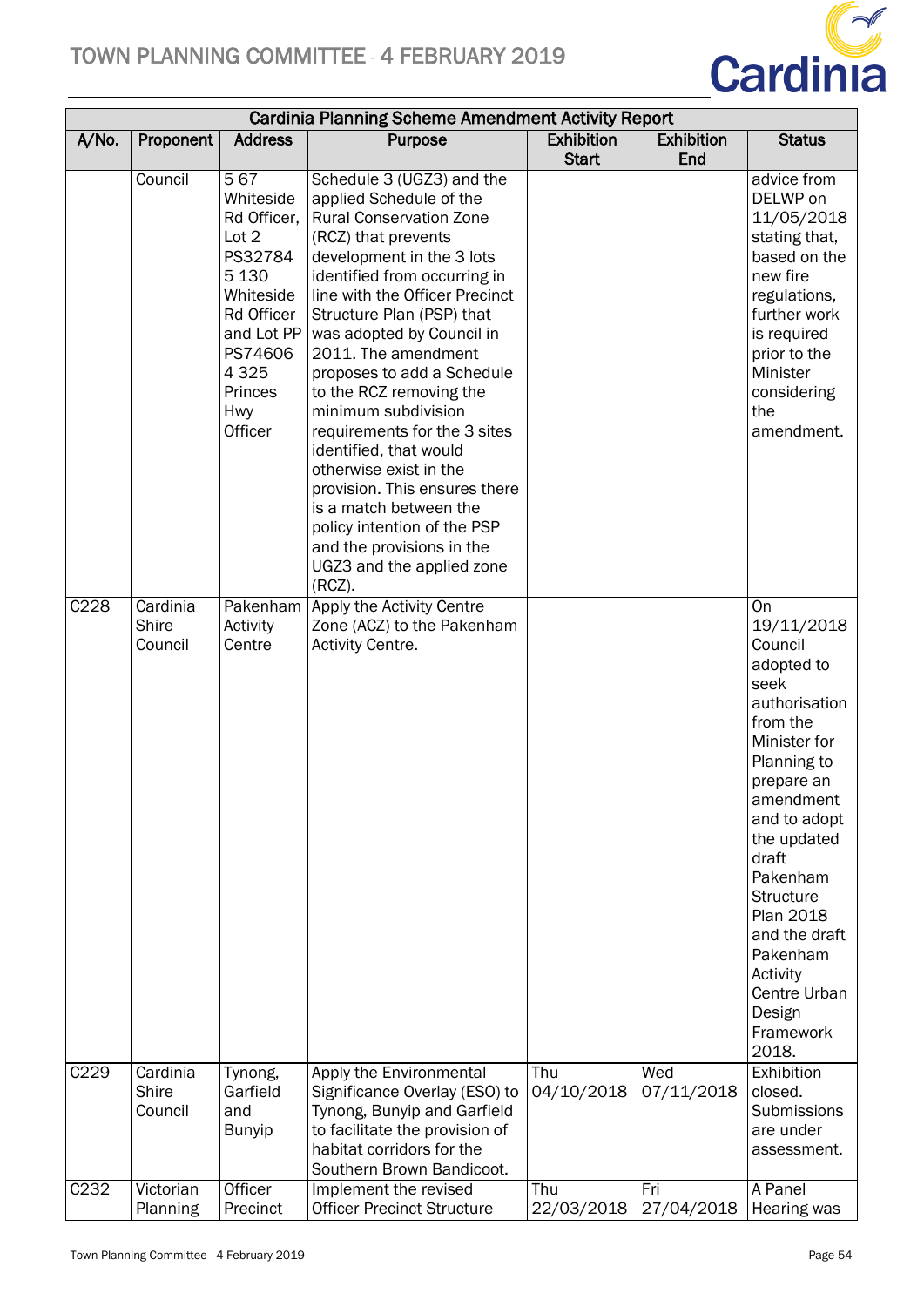

| <b>Cardinia Planning Scheme Amendment Activity Report</b> |                                                                           |                                                                          |                                                                                                                                                                                                                                                                                                                                                                                                        |                                   |                          |                                                                                                                                                                                                                  |
|-----------------------------------------------------------|---------------------------------------------------------------------------|--------------------------------------------------------------------------|--------------------------------------------------------------------------------------------------------------------------------------------------------------------------------------------------------------------------------------------------------------------------------------------------------------------------------------------------------------------------------------------------------|-----------------------------------|--------------------------|------------------------------------------------------------------------------------------------------------------------------------------------------------------------------------------------------------------|
| A/No.                                                     | Proponent                                                                 | <b>Address</b>                                                           | Purpose                                                                                                                                                                                                                                                                                                                                                                                                | <b>Exhibition</b><br><b>Start</b> | <b>Exhibition</b><br>End | <b>Status</b>                                                                                                                                                                                                    |
|                                                           | Authority                                                                 |                                                                          | Plan (Amended February<br>2018) by making changes to<br>the zone, overlay and<br>ordinance provisions of the<br>Cardinia Planning Scheme.                                                                                                                                                                                                                                                              |                                   |                          | held for 6<br>days from the<br>4th to the<br>12th of<br>December<br>2018.                                                                                                                                        |
| C234                                                      | Victorian<br>Planning<br>Authority<br>and<br>Cardinia<br>Shire<br>Council | East<br>Precinct                                                         | Pakenham   Incorporate the Pakenham<br><b>East Precinct Structure Plan</b><br>(PSP) and rezone the<br>majority of land to Urban<br>Growth Zone Schedule 5<br>(UGZ5) to facilitate the<br>development of the land<br>generally in accordance with<br>the PSP, and make a number<br>of other consequential<br>changes to the Cardinia<br>Planning Scheme to support<br>the implementation of the<br>PSP. | Thu<br>18/01/2018                 | Fri<br>23/02/2018        | VPA adopted<br>the<br>amendment<br>on<br>10/10/2018.<br>Awaiting<br>approval from<br>the Minister<br>for Planning.                                                                                               |
| C <sub>235</sub>                                          | Planning<br>Central                                                       | 145<br>Rossiter<br>Road, Koo<br>Wee Rup                                  | <b>Planning scheme</b><br>amendment application to<br>rezone and subdivide the<br>land as per the Koo Wee Rup<br>Township Strategy.                                                                                                                                                                                                                                                                    |                                   |                          | Council<br>adopted to<br>seek<br>authorisation<br>from the<br>Minister for<br>Planning to<br>prepare an<br>amendment<br>on<br>10/12/2018.                                                                        |
| C <sub>237</sub>                                          | Cardinia<br>Shire<br>Council                                              | Multiple                                                                 | Amend various provisions of<br>addresses   the Cardinia Planning<br>Scheme to correct mapping<br>anomalies, delete redundant<br>controls and correct<br>ordinance errors.                                                                                                                                                                                                                              | Thu<br>07/06/2018 19/07/2018      | Thu                      | On<br>17/09/2018<br>Council<br>resolved that<br>the<br>amendment<br>be submitted<br>to the<br>Minister for<br>Planning for<br>approval<br>under Section<br>31 of the<br>Planning and<br>Environment<br>Act 1987. |
| C238                                                      | Cardinia<br><b>Shire</b><br>Council                                       | Beaconsfi<br>eld<br>Precinct -<br>Glismann<br>Road and<br>Old<br>Princes | <b>Rezone to General</b><br>Residential Zone (Schedule<br>2) and introduce a<br>Development Plan Overlay<br>(DPO), a site specific<br><b>Environmental Audit Overlay</b><br>(EAO) and remove the                                                                                                                                                                                                       |                                   |                          | Council<br>adopted to<br>seek<br>authorisation<br>to prepare an<br>amendment<br>on                                                                                                                               |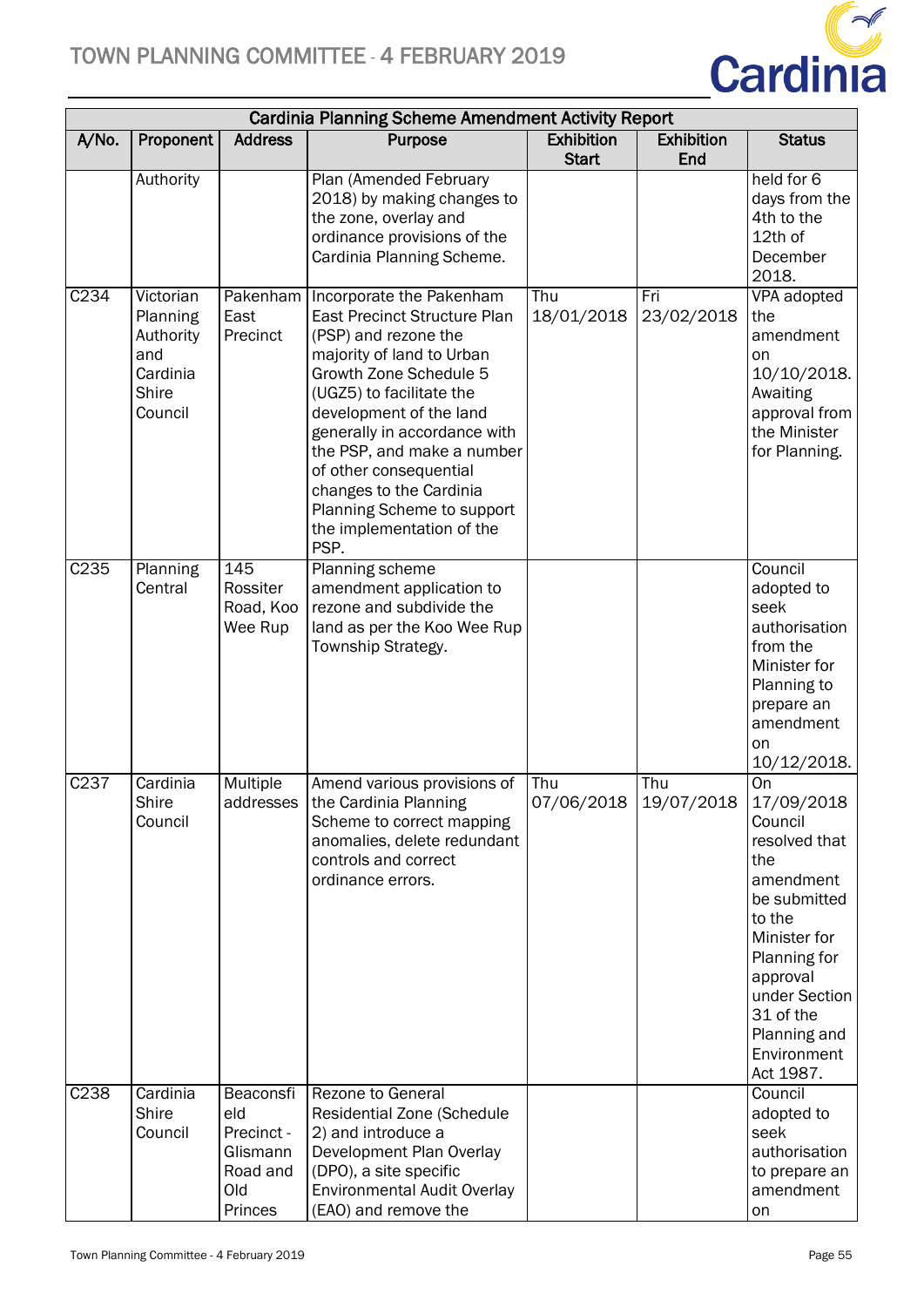

| <b>Cardinia Planning Scheme Amendment Activity Report</b> |                                       |                                                       |                                                                                                                                                                                                                                                |                                   |                          |                                                                                                                                                                                                                |
|-----------------------------------------------------------|---------------------------------------|-------------------------------------------------------|------------------------------------------------------------------------------------------------------------------------------------------------------------------------------------------------------------------------------------------------|-----------------------------------|--------------------------|----------------------------------------------------------------------------------------------------------------------------------------------------------------------------------------------------------------|
| A/No.                                                     | Proponent                             | <b>Address</b>                                        | <b>Purpose</b>                                                                                                                                                                                                                                 | <b>Exhibition</b><br><b>Start</b> | <b>Exhibition</b><br>End | <b>Status</b>                                                                                                                                                                                                  |
|                                                           |                                       | Highway.                                              | <b>Environment Significance</b><br>Overlay 1 (ESO1). An ICP will<br>be implemented at a later<br>stage.                                                                                                                                        |                                   |                          | 19/02/2018.<br>The request<br>for<br>authorisation<br>was sent on<br>29/03/2018.                                                                                                                               |
| C242                                                      | Cardinia<br>Shire<br>Council          | Pakenham<br>Activity<br>Centre                        | Introduce a permanent<br>Heritage Overlay over various<br>properties identified by the<br>Pakenham Heritage Review<br>and includes updating the<br>Heritage Overlay Schedule,<br>adds a Reference Document<br>and an Incorporated<br>Document. | Thu<br>09/08/2018                 | Fri<br>07/09/2018        | Council<br>adopted to<br>refer<br>submissions<br>to an<br>independent<br>planning<br>panel to be<br>appointed by<br>the Minister<br>for Planning<br>on<br>19/11/2018.                                          |
| C <sub>244</sub>                                          | Cardinia<br>Shire<br>Council          | Pakenham<br>Activity<br>Centre<br>Parking<br>Precinct | Implement the key objectives<br>of the Pakenham Parking<br>Precinct Plan (May 2018) by<br>applying the Parking Overlay<br>to the Pakenham Activity<br>Centre.                                                                                  | Thu<br>04/10/2018                 | Tue<br>06/11/2018        | Exhibition<br>closed.<br>Submissions<br>are under<br>assessment.                                                                                                                                               |
| C245                                                      | Mesh<br>Urban<br>Planning &<br>Design | Cardinia<br>Road<br>Employme<br>nt Precinct           | Under Part 20(4) change<br>Urban Growth Zone (UGZ)<br>Schedule and make APA a<br>recommending referral<br>authority to allow residential<br>village development.                                                                               |                                   |                          | Council<br>adopted to<br>seek<br>authorisation<br>to prepare<br>an<br>amendment<br>under Section<br>$20(4)$ of the<br>Planning and<br>Environment<br>Act 1987 on<br>19/03/2018.                                |
| C <sub>250</sub>                                          | Cardinia<br>Shire<br>Council          | Cardinia<br>Shire                                     | <b>Implementation of Cardinia</b><br><b>Planning Scheme Review</b><br>2018.                                                                                                                                                                    |                                   |                          | <b>On</b><br>10/12/2018<br>Council<br>resolved to<br>endorse the<br>Cardinia<br>Planning<br>Scheme<br>Review and<br>seek the<br>authorisation<br>of the<br>Minister for<br>Planning to<br>prepare<br>Amendment |